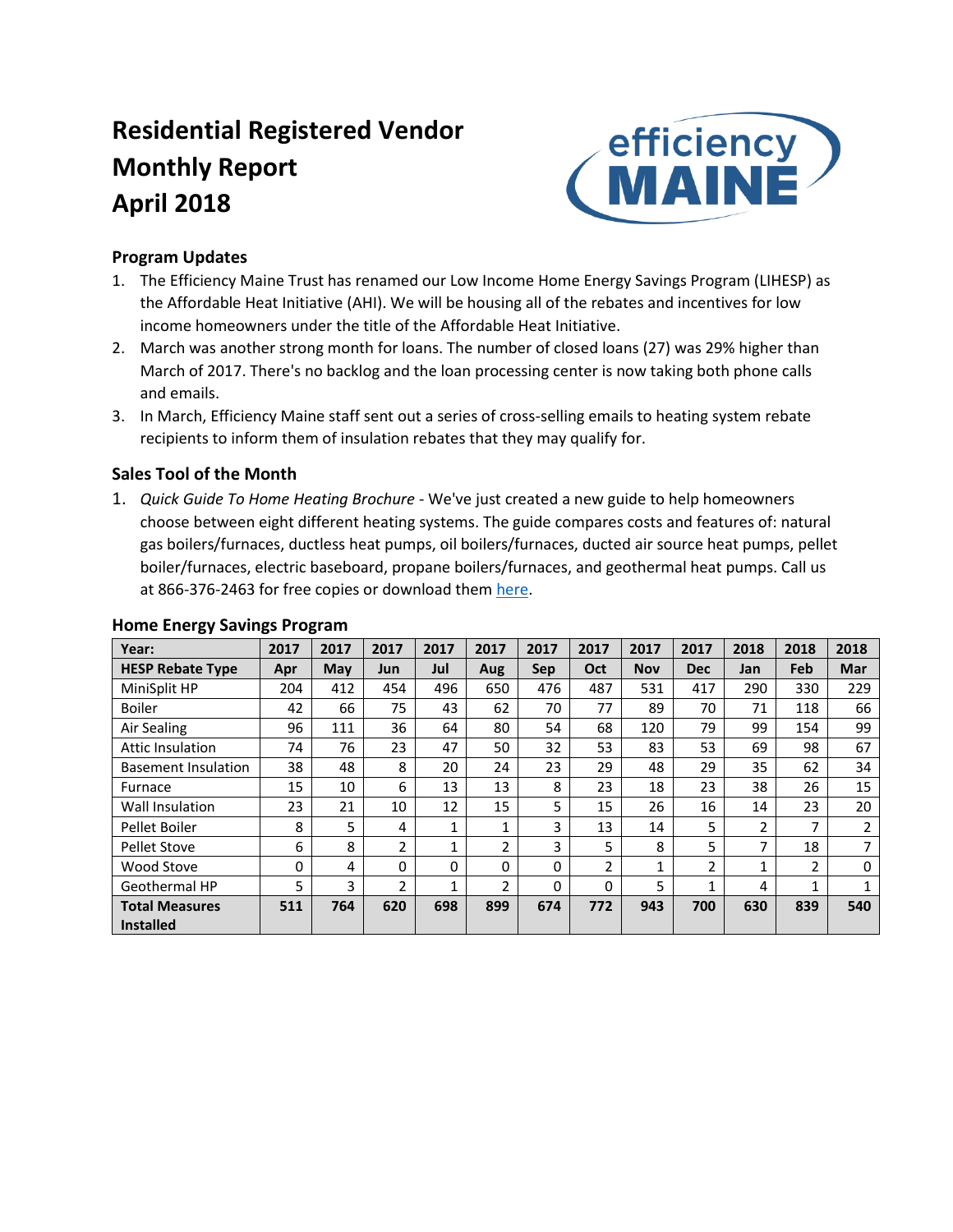

Year-Over-Year Comparison (July 1 - March 31; EXCLUDED 2nd zone mini-split and whole house heat pumps)

| #              | <b>HESP Rebate Type</b>         | <b>FY15</b> | <b>FY16</b> | <b>FY17</b> | <b>FY18</b> |
|----------------|---------------------------------|-------------|-------------|-------------|-------------|
| 1              | MiniSplit HP                    | 5,075       | 3,951       | 3,712       | 3,907       |
| $\overline{2}$ | Air Sealing                     | 1,738       | 1,361       | 1,045       | 817         |
| 3              | <b>Boiler</b>                   | 756         | 602         | 720         | 670         |
| 4              | <b>Attic Insulation</b>         | 796         | 866         | 698         | 552         |
| 5              | <b>Basement Insulation</b>      | 622         | 487         | 402         | 304         |
| 6              | Furnace                         | 178         | 149         | 158         | 174         |
| 7              | <b>Wall Insulation</b>          | 159         | 199         | 196         | 145         |
| 8              | Pellet Boiler                   | 254         | 65          | 69          | 48          |
| 9              | <b>Pellet Stove</b>             | 77          | 162         | 94          | 55          |
| 10             | Geothermal HP                   | 76          | 50          | 69          | 15          |
| 11             | Wood Stove                      | 11          | 46          | 46          | 8           |
|                | <b>Total Measures Installed</b> | 9.742       | 7,938       | 7,209       | 6.695       |

## **Affordable Heat Initiative (AHI)**

| Year:                         | 2017 | 2017 | 2017     | 2017           | 2017 | 2017 | 2017 | 2017       | 2017       | 2018 | 2018    | 2018 |
|-------------------------------|------|------|----------|----------------|------|------|------|------------|------------|------|---------|------|
| <b>AHI Rebate Type</b>        | Apr  | May  | Jun      | Jul            | Aug  | Sep  | Oct  | <b>Nov</b> | <b>Dec</b> | Jan  | Feb     | Mar  |
| Upgrade Bundle                | 59   | 84   | 74       | 111            | 236  | 121  | 40   | 52         | 30         | 34   | 30      | 33   |
| Attic Insulation              | ⇁    | 17   | 2        | 11             | 11   | 5    | 2    | 5          | 2          | 4    | 7       |      |
| Wall Insulation               | 2    | 2    | 0        | 2              | 4    | 5    | 0    | 0          | 1          | 0    | 1<br>Ŧ. |      |
| <b>Basement</b><br>Insulation | 3    | 8    | $\Omega$ | $\overline{2}$ | 5    | 4    | 3    | 4          | 7          | 2    | 6       |      |
| MiniSplit HP                  | 16   | 52   | 66       | 66             | 203  | 124  | 2    | 0          | 0          | 0    | 0       | 0    |
| <b>Total AHI Activity</b>     | 87   | 163  | 142      | 192            | 459  | 259  | 47   | 58         | 40         | 40   | 44      | 45   |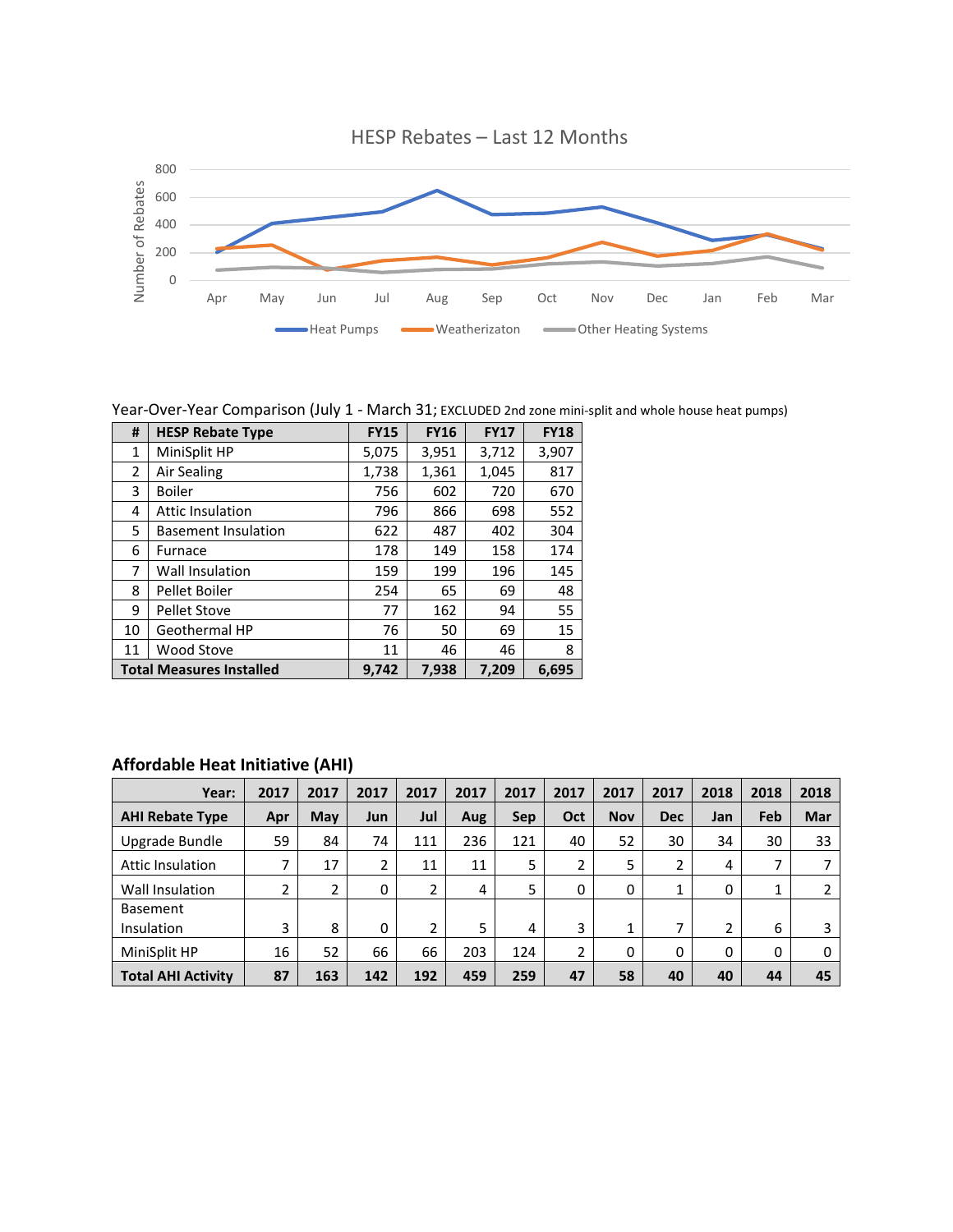

**Home Energy Loans**



**Marketing Activities**